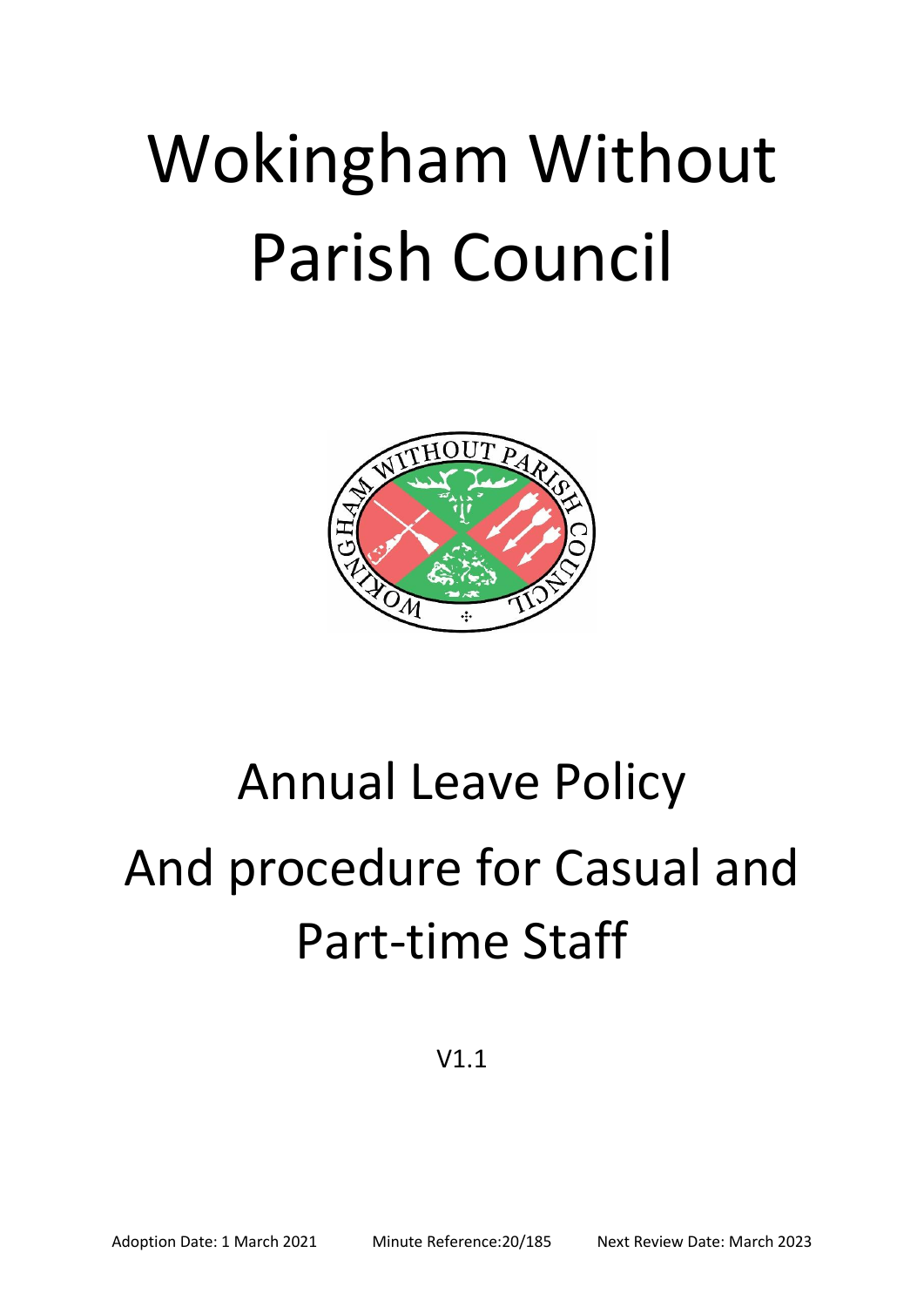#### Purpose and Scope

- 1. This policy notifies employees of their entitlement to annual leave (or payment in lieu of annual leave). It also addresses the procedure for claiming holiday entitlement. Different procedures apply for full time employees. This policy and procedure is for staff on the following contracts:
	- casual (i.e. no guaranteed hours)
	- annualised (i.e. part-time with some contractually guaranteed hours but with the flexibility to work additional casual hours)
- 2. This policy is in line with advice given on the Government website: <https://www.gov.uk/holiday-entitlement-rights>

#### Leave entitlement:

- 3. The Council's holiday year runs from 1 April to 31 March in the following year. Up to five days' leave may be rolled over into the next leave year, but should be used within the first 3 months of the leave year. Any remaining leave above 5 days will be forfeit, unless the Parish Clerk agrees that it can be held over. Approval to carry over more than 5 days' leave will only be given in exceptional circumstances.
- 4. In order to ensure that staff on casual and annualised contracts are not disadvantaged it is the Council's policy to give them pro-rata entitlements to time off in lieu of bank holidays and statutory days, according to the number of hours they work. This is achieved by factoring bank holidays and statutory holidays into their holiday entitlement – see below.
- 5. The Parish Council's basic holiday entitlement is 21 working days per annum **plus** bank holidays. There are 8 bank holidays in most normal years (Good Friday, Easter Monday, May Day, Whitsun, August, Christmas Day, Boxing Day and New Year's Day). Parish Council employees also benefit from 2 additional statutory days. This gives  $21 + 8 + 2 = 31$  days in total.
- 6. After completing five years' service, holiday entitlement increases. For the purposes of calculating complete years of service employment started before July will count as a full year for calculating additional holiday entitlement. The additional days holiday entitlement will start in the April of the sixth year of service (i.e. after five complete years of service).
- 7. Holiday entitlement for staff on casual and annualised contracts is expressed in hours. Holidays for staff on casual and annualised contracts are pro-rata to the hours worked based on a 37-hour week. In a 37-hour week, one day is 7.4hours (37/5). There are 52.142 weeks in a year (365/7).

#### Taking Holiday:

8. Casual staff will be **paid** their holiday entitlement at the end of each year i.e. on 30 March, pro rata to the hours worked that year.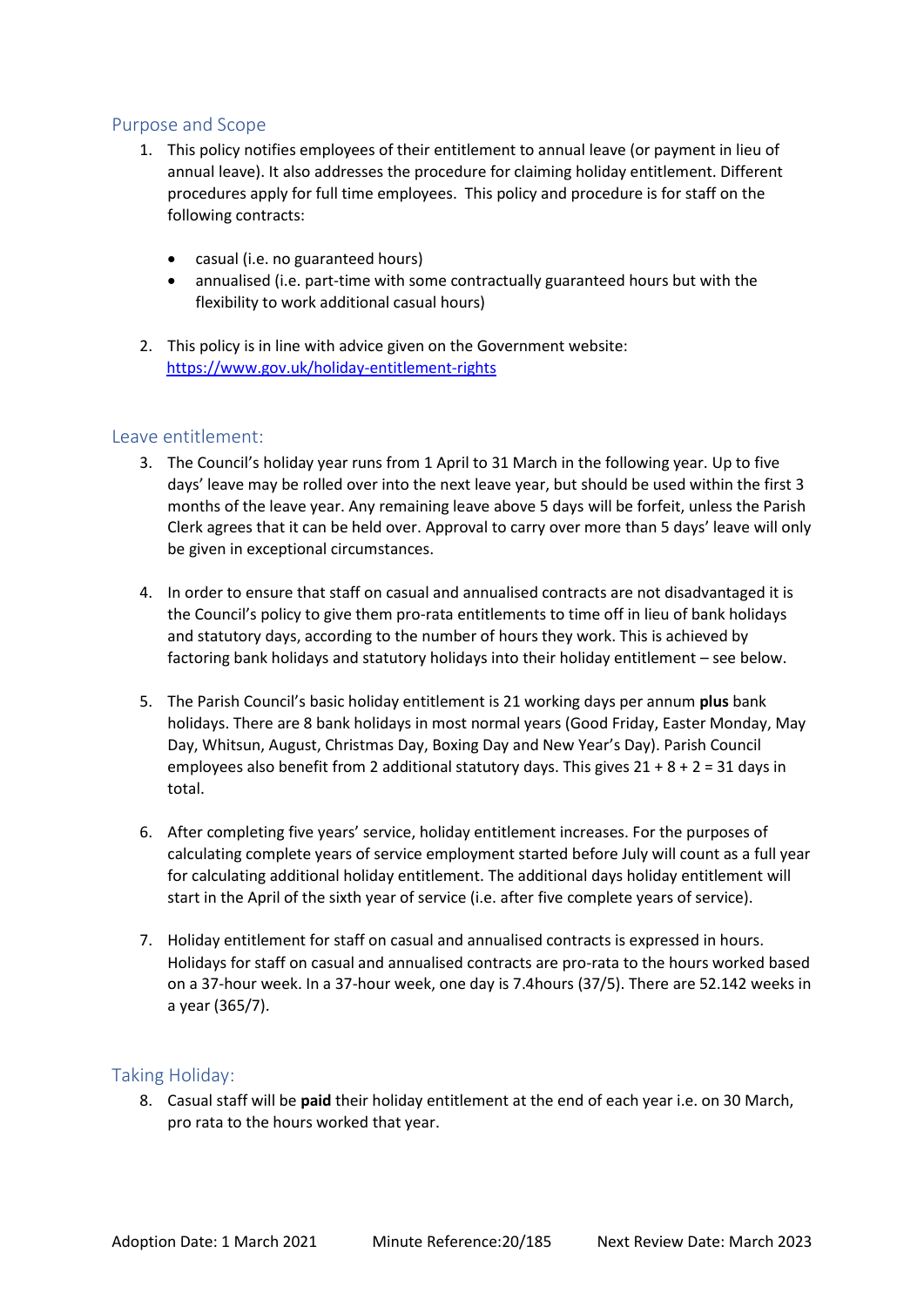9. Staff on annualised contracts will receive an annual *holiday entitlement* (in hours) based on their contracted hours. Staff will be paid any entitlement due as the result of working additional hours. This will be paid at the end of each financial year.

### Booking Holidays:

- 10. Staff on annualised contracts are required to advise the Parish Clerk at least one month in advance of any period they will be away from work on holiday, so that suitable cover arrangements can be made. As a general rule of thumb, employees with the same job function and/or in the same team will not be granted leave at the same time. Holidays will be granted on a 'first-come, first-served' basis and will be granted at the discretion of the Parish Clerk. Holidays cannot be taken in blocks of more than 3 weeks unless by express prior (3 months in advance) approval of the Council. Unpaid leave of up to a maximum of 5 days a year may be granted for exceptional purposes at the discretion of the Parish Clerk.
- 11. Agreed holiday must be recorded on the member of staff's annual leave-sheet and will be covered by paid hours subject to there being sufficient holiday entitlement available within the individual's annual holiday entitlement. Staff on annualised contracts are expected to manage their holiday in order to have holiday hours available to cover for planned closures. In particular staff should plan to cover a maximum of one week during the Christmas and New Year period. Staff will be given notice of the planned Christmas and New Year closure one month in advance. If annual holiday entitlement hours are not available to be used to cover planned closures staff will not be paid for those hours.
- 12. Casual staff are requested to let the Parish Clerk know well in advance when they will be able and unable to work.
- *13.* For staff on annualised contracts hours worked and hours booked as holiday are required to be recorded. If work is undertaken on a bank holiday it should be recorded and will be paid at the usual rate (no enhancement will be paid). *All bank holiday time off in lieu entitlement is covered in the calculation of holiday entitlement.*
- 14. Planned Closure of facilities (i.e. 24 hours' notice as a minimum has been given):
	- *Casual staff with no contracted hours or days of work* will have no entitlement to pay in respect of any planned closure of Parish Council facilities, howsoever caused.
	- *Staff with annualised contracts* will be expected to take holiday to cover planned closures; if insufficient holiday entitlement remains these hours will be unpaid. This particularly applies to the closure of the Parish Council's operations over the Christmas and New Year period.
- 15. Unplanned Closure of facilities (i.e. with less than 24 hours' notice given):
	- *Staff with casual and annualised hours contracts* will be paid for the hours booked to work if the facility is closed by the Parish Council unexpectedly and at short notice (less than 24 hours' notice). This payment is paid on a good will basis at the discretion of the Parish Clerk subject to affordability and business needs.